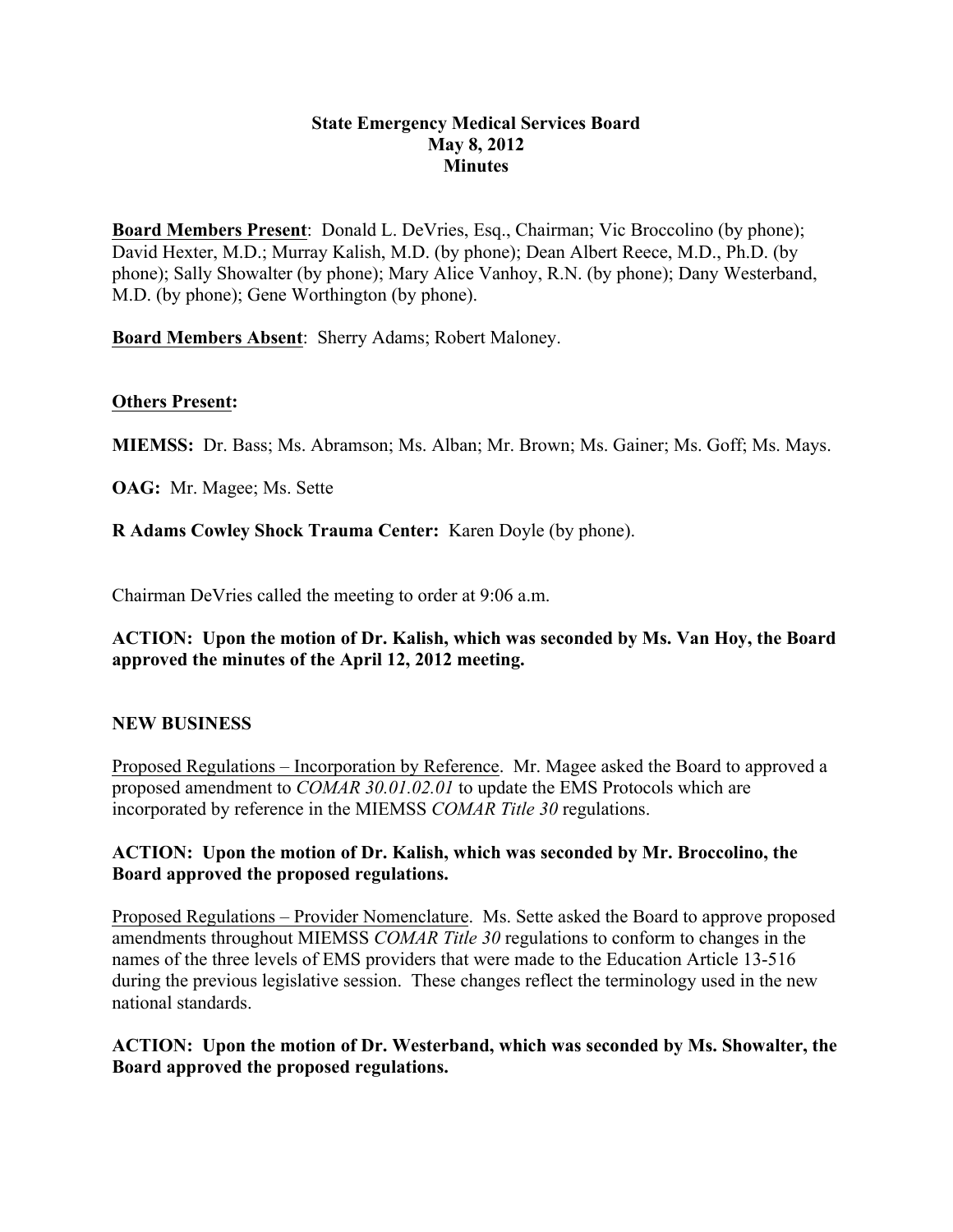**ACTION: Upon the motion of Dr. Reece, which was seconded by Dr. Kalish, the Board approved the minutes of the January 17, 2012 Joint Meeting of the EMS Board and SEMSAC.**

# **LEGISLATIVE REPORT**

Ms. Gainer reported that the Legislature would reconvene in a special session during the week of May 13, 2012 to address the Bill Reconciliation Financing Act (BRFA) and other revenueproducing bills that did not pass before the 90-day regular session ended in April. She said that when the regular session ended, the BRFA as passed by the House, and the Conference Committee Report on the BRFA, as agreed to by both the House and the Senate and as passed by the Senate, both contained language that would have raised the vehicle registration fee surcharge by \$2 and included a statement of legislative intent regarding the replacement / upgrade of the MIEMSS Communications system. Unfortunately, the Regular session ended before final work could be completed.

Mr. DeVries congratulated the R Adams Cowley Shock Trauma Center on a successful Shock Trauma Gala.

Mr. DeVries announced that the Board would be retiring to Executive Session, after which it would reconvene in Open Session.

### **ACTION: Upon the motion of Mr. Broccolino, which was seconded by Dr. Westerband, the Board adjourned to Executive Session.**

The purpose of the closed session was to carry out administrative functions under State Government Article §10-502 (b), to obtain legal advice from counsel under State Government Article § 10-508 (a) (7), and to discuss certain site reviews and maintain certain records and information in confidence as required by Health Occupations Article §14-506 (b) under State Government Article § 10-508 (a) (13).

The closed session was attended by:

**Board Members Present**: Donald L. DeVries, Esq., Chairman; Vic Broccolino (by phone); David Hexter, M.D.; Murray Kalish, M.D. (by phone); Robert Maloney (by phone); Dean Albert Reece, M.D., Ph.D. (by phone); Sally Showalter (by phone); Mary Alice Van Hoy, R.N. (by phone); Dany Westerband, M.D. (by phone); Gene Worthington (by phone).

**Board Members Absent**: Sherry Adams.

# **Others Present:**

**MIEMSS:** Dr. Bass; Ms. Gainer; Ms. Oliveira (by phone); Mr. Schaefer.